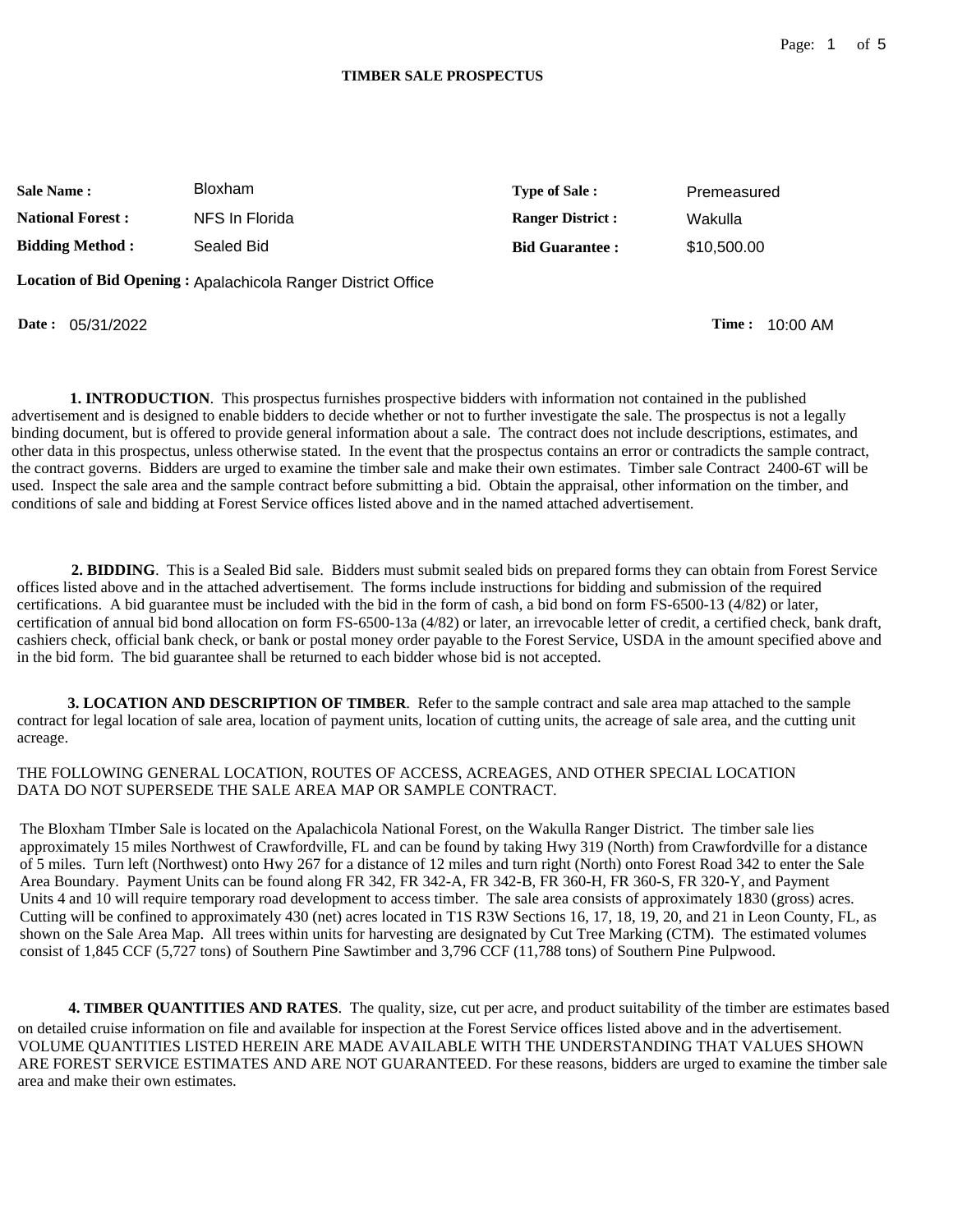# THE MINIMUM ACCEPTABLE BID RATE IS STATED IN THE ATTACHED BID FORM. THESE RATES ARE EFFECTIVE AT THE TIME OF ADVERTISEMENT.

|              |                           |                                       |                       |                            |                      | <b>Required Deposits</b>         |                            |
|--------------|---------------------------|---------------------------------------|-----------------------|----------------------------|----------------------|----------------------------------|----------------------------|
| Product      | Unit of<br><b>Measure</b> | <b>Estimated</b><br><b>Quantities</b> | Average<br><b>DBH</b> | <b>Advertised</b><br>Rates | <b>Base</b><br>Rates | <b>Slash</b><br><b>Disposal</b>  | Road<br><b>Maintenance</b> |
| Sawtimber    | <b>CCF</b>                | 1,843.00                              | 10.7                  | \$29.79                    | \$5.00               | \$0.00                           | \$0.00                     |
| Pulpwood     | <b>CCF</b>                | 3,797.00                              | 7.2                   | \$13.16                    | \$3.00               | \$0.00                           | \$0.00                     |
| <b>TOTAL</b> | <b>CCF</b>                | 5,640.00                              |                       |                            |                      | \$0.00                           | \$0.00                     |
|              |                           |                                       |                       |                            |                      |                                  |                            |
|              |                           |                                       |                       |                            |                      |                                  |                            |
|              |                           |                                       |                       |                            |                      | <b>Rates per Unit of Measure</b> |                            |

Estimated Knutson-Vandenberg deposit for sale area improvement work in a total amount of \$[103,461.00](https://103,461.00) is included in total timber value.

**5. PERIOD OF CONTRACT**. The normal operating season covers the period between 01/01 and 12/31. Contract termination date is 12/31/2024. Extensions of this contract may be granted only when the purchaser has met specified conditions.

If an appeal or lawsuit is filed challenging the decision to award this contract or upon determination by the Regional Forester that conditions existing on this timber sale are the same as, or nearly the same as, conditions existing on other timber sale(s) in appeal or litigation, Contracting Officer may delay award or reject all bids. If delay in award is for 30 days or more during Normal Operating Season after bid opening, Contracting Officer shall, upon award, adjust the contract term to include additional calendar days in one or more Normal Operating Seasons equal to the time award is delayed during Normal Operating Season.

The purchaser must submit a Plan of Operations to the Contracting Officer for approval before operations begin or within 60 days of sale award, whichever is earlier. The plan must show how the purchaser plans to complete the contract by the termination date. In addition to the Plan of Operations, the purchaser must submit an annual Operating Schedule before commencing operations. This schedule will include the anticipated major activities and needs for harvest. This annual Operating Schedule does not require concurrence of the Forest Service.

**6. PAYMENT**. Payment for timber and any required deposits for slash disposal or road maintenance are required in advance of cutting. The Purchaser may transfer purchaser credit into the contract, or provide an acceptable payment guarantee prior to cutting. Payment for required deposits must be a cash payment. The purchaser shall make advance deposits in accordance with provision B(T)4.212 - Advance Deposits.

The high bidder whose bid is accepted shall, at the time the contract is signed and returned by the bidder, make a downpayment pursuant to Title 36, Section 223.49, of the Code of Federal Regulations. The Contracting Officer will notify the high bidder of the amount necessary to make this payment. In no case shall the downpayment be less than 10 percent of the total advertised value plus 20 percent of the bid premium. After receipt of the downpayment and a satisfactory performance bond and upon execution of the timber sale contract, the Forest Service will return the bid guarantee. A cash bid guarantee may be applied to the downpayment at the request of the purchaser. The purchaser cannot apply the amount deposited as a downpayment to cover other obligations due on the sale until conditions stated in the contract for release of downpayment have been met. Refer to the sample contract for the specific conditions.

By the midpoint between award date and the termination date, the purchaser shall have paid for, or in lieu thereof, deposited cash in the greater amount of: (1) 50 percent of the total estimated bid premium, or (2) 35 percent of the total estimated sale value at bid date, exclusive of required deposits, rounded up to the next \$100.

By the midpoint of the last normal operating season, or 12 months from the initial periodic payment, whichever date is first, the purchaser shall have paid for, or in lieu thereof, deposited cash in the amount of 75 percent of the total estimated sale value at bid date,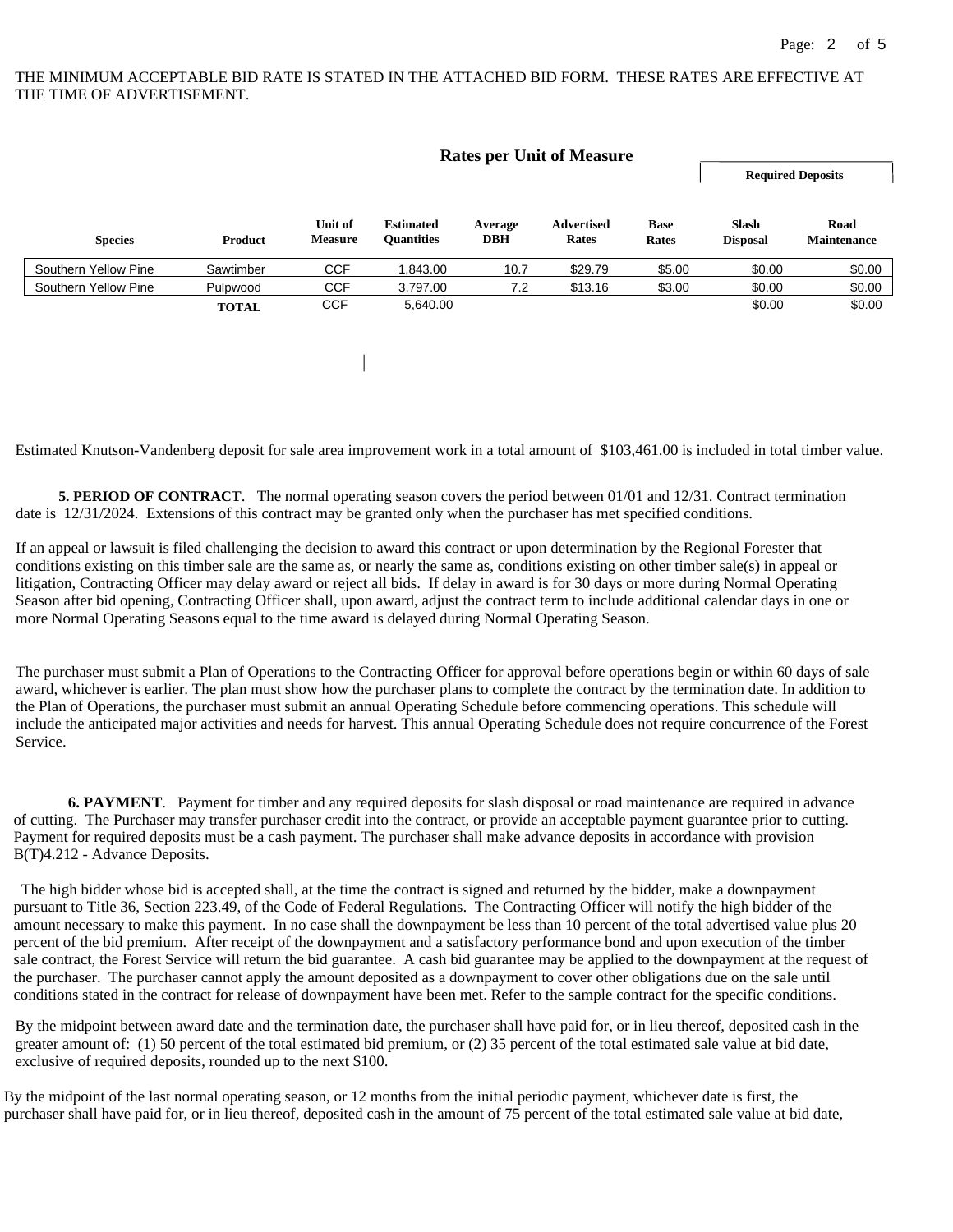exclusive of required deposits, rounded up to the next \$100.

 **7. PERFORMANCE BOND**. A performance bond is required. The penal sum of the bond will be 10 percent of the total bid value of the sale, rounded up to the nearest \$100 when the total bid value is \$10,000 or less; and rounded up to the nearest \$1,000 when the total bid value exceeds \$10,000 or \$[11,000.00](https://11,000.00) whichever is greater. If an irrevocable letter of credit is used to secure the performance bond, the termination of the letter of credit must be at least 6 months past the contract termination date.

## **8. SPECIFIED ROADS**. Not Applicable.

 **9. ROAD MAINTENANCE**. Purchaser shall perform or pay for road maintenance work, commensurate with purchaser's use, on roads controlled by Forest Service, and used by purchaser in connection with this sale. Road maintenance requirements are based on the predicted haul route. Any change in the purchaser's actual haul route may necessitate a change in the roads to be maintained and/or in the amount of required deposit for road maintenance. Required deposits for road maintenance are listed in Section 4 and in the sample contract. Maintenance specifications are in the sample contract.

### **10. INAPPLICABLE STANDARD PROVISIONS**. See sample contract.

**11. SPECIAL PROVISIONS.** See sample contract.

## **12. SET-ASIDE SALES**. Not Applicable.

## **13. LOG EXPORT AND SUBSTITUTION RESTRICTIONS**. Not Applicable.

**14. EQUAL EMPLOYMENT OPPORTUNITY COMPLIANCE REVIEW**. If the total bid value plus required deposits for this contract exceeds \$10 million, before award, the Forest Service shall request an equal employment opportunity compliance review of the high bidder to determine compliance with the provisions of Executive Order 11246 of September 24, 1965, as amended by Executive Order 11375 of October 13, 1967 and Executive Order No. 12086 of October 5, 1978.

**15. AWARD**. The Contracting Officer is required to make a determination of bidder responsibility as stated in Title 36, Section 223.101, of the Code of Federal Regulations.

To determine a purchaser to be responsible, a Contracting Officer must find that:

a. The purchaser has adequate financial resources to perform the contract or the ability to obtain them;

b. The purchaser is able to perform the contract within the contract term taking into consideration all existing contracts and Governmental business commitments;

c. The purchaser has a satisfactory performance record on timber sale contracts. A prospective purchaser that is or recently has been seriously deficient in contract performance shall be presumed not to be responsible, unless the Contracting Officer determines that the circumstances were beyond the purchaser's control and were not created through improper actions by the purchaser or affiliate, or that the purchaser has taken appropriate corrective action. Past failure to apply sufficient tenacity and perseverance to perform acceptably under a contract is strong evidence that a purchaser is not a responsible contractor. The Contracting Officer shall consider the number of contracts involved and extent of deficiency of each in making this evaluation;

d. The purchaser has a satisfactory record of integrity and business ethics;

e. The purchaser has or is able to obtain equipment and supplies suitable for logging the timber and for meeting the resource protection provisions of the contract;

f. The purchaser is otherwise qualified and eligible to receive an award under applicable laws and regulations.

Bidders, by signing the bid form, certify that, to the best of bidder's knowledge the bidder will meet the requirements in 36 CFR 223.101, determination of purchaser responsibility, and, if awarded this contract, that bidder will complete the timber sale contract and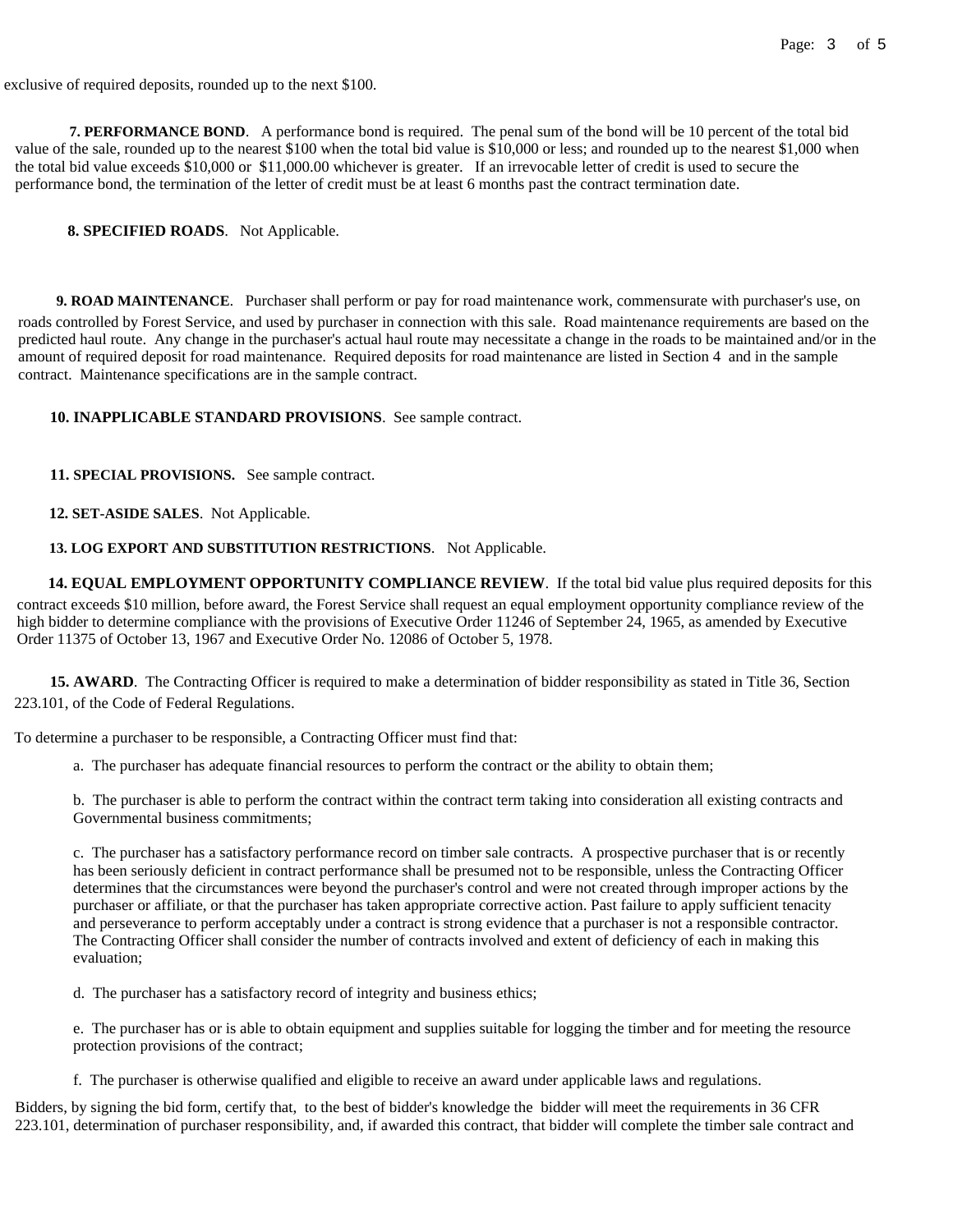any modifications thereof in accordance with its terms including requirements to purchase, cut, and remove included timber.

 **16. FALSE STATEMENTS ACT**. Bidders, by signing the bid form, certify that they are aware that bidder is subject to the penalties prescribed in 18 U.S.C. 1001, Chapter 47, Fraud and False Statements (P.L. 104-45). The Act states "whoever, in any matter within the jurisdiction of any department or agency of the United States knowingly and willfully falsifies, conceals or covers up by any trick, scheme, or device a material fact, or makes any false, fictitious or fraudulent statements or representations, or makes or uses any false writing or document knowing the same to contain any false, fictitious or fraudulent statement or entry, shall be fined under this title or imprisoned not more than 5 years, or both."

**17. DAMAGES**. This contract shall be terminated for breach pursuant to paragraph 16, 19, and/or 21 of the bid form and the terms of the sample contract if: 1) bidder fails to execute a timber sale contract, furnish a downpayment, or furnish a satisfactory performance bond within 30 days of the award letter's date; or 2) bidder is found to have violated the False Statements Act in making any statement or certification on the bid form including not meeting purchaser responsibility requirements, and bidder has made a false statement. The bid guarantee shall be retained, in whole or in part, by the Forest Service to satisfy any damages that may be assessed.

**18. SUSPENSION AND DEBARMENT CERTIFICATION**. Non-procurement debarments and suspensions are governed by the Government-wide common rules (7 CFR 3017).

These rules require each timber sale purchaser, to submit a certification for itself, its principals, and its affiliates when bidding on sales. The bidder must designate its status regarding debarment, suspension, and other matters as specified on the bid form. The bidder, by signing the bid form, certifies this status. An explanation for not submitting a certification may be submitted. The Contracting Officer will determine whether the explanation provides sufficient reason for permitting participation in the bidding. Also, as a timber sale purchaser enters into transactions with subcontractors, these subcontractors must certify their eligibility. The certification titled "Subcontractor Certification Regarding Debarment, Suspension, Ineligibility, and Voluntary Exclusion" must be provided to subcontractors, but completed certifications are not required to be submitted with bid forms. Purchaser must keep these subcontractor certification forms on file for review by the Forest Service, if requested.

The certification forms and instructions for subcontractor transactions are provided as an addendum to the bid form.

#### **19. OCCUPATIONAL SAFETY AND HEALTH ADMINISTRATION (OSHA) LOGGING REGULATIONS**. Conduct of

operations on this timber sale is subject to inspection for compliance with the logging operations regulations at 29 CFR 1910.266 by OSHA. This standard is applicable to the entire logging industry wherever logging operations occur. Information is available to assist purchasers to ensure compliance with the logging operations regulations during conduct of this timber sale from the U.S. Department of Labor, Occupational Safety and Health Administration, OSHA, Jacksonville Area Office, Ribault Building, Suite 227, 1851 Executive Center Dr., Jacksonville, Florida 32207, (904) 232-2895.

**20. GENERAL**. Corporations submitting an offer under this solicitation must include form AD-3030, Representations Regarding Felony Conviction and Tax Delinquent Status For Corporate Applicants. Copies of this form may be obtained from the Forest Service office shown on page 1 of this prospectus or electronically at:

<http://www.ocio.usda.gov/policy-directives-records-forms/forms-management/approved-computer-generated-forms>.

Road Maintenance: The purchaser is required to complete pre-haul maintenance (where applicable) on an estimated 6 miles of Forest Roads 342, 342-A, 342-B, 320-Y, 360-A, 360-H, and 360-S. An allowance of [\\$58,383.75](https://58,383.75) has been made in the appraisal for this pre-haul maintenance, blading, and 1,060 tons of 1-inch crushed aggregate spread. In addition to this pre-haul maintenance concurrent and post-haul maintenance is included in this allowance. The allowance in the appraisal for timber value to reflect the cost of this work.

Temp Road Construction: Purchaser will be required to construct approximately .40 miles of temporary road in order to access timber designated to be harvested for Payment Units 4 and 10. 80 tons of 1-inch crushed aggregate will be required for this as needed and will be placed as directed by the sale administration team. An allowance of \$[3,937.70](https://3,937.70) has been made in the appraisal to the value of timber to reflect this work.

 Temp Road Closure: Purchaser will be required to effectively block temporary roads by building an earthen berm approximately 3 feet in height to completely block the roadway. Rocks, stumps,and/or cull logs must be placed approximately 50 feet apart for a distance of 200 feet from the berm. An allowance of \$[1,500.00](https://1,500.00) has been made in the appraisal for timber value to reflect this work.